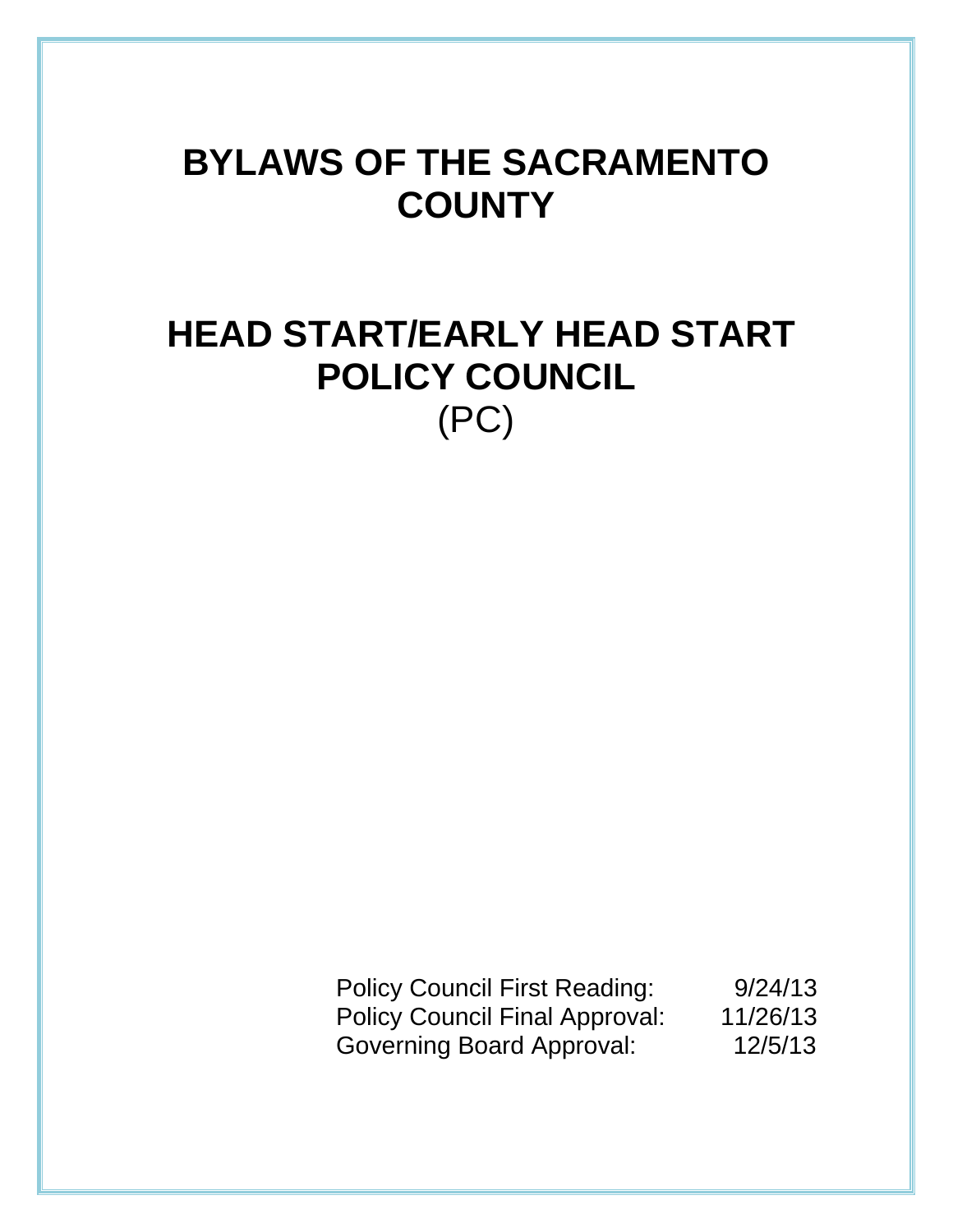## **Table of Contents**

Page Number

| <b>Article I: Name</b>                                                        | 1                         |
|-------------------------------------------------------------------------------|---------------------------|
| Article II: Purpose, Powers, Duties and Functions<br>Section 1: Purpose (A-E) | 1                         |
| Section 2: Powers, Duties and Functions (A-F)                                 | $1 - 3$                   |
| <b>Article III: Membership</b>                                                |                           |
| Section 1: Election/Appointment of Members                                    | $3 - 4$                   |
| Section 2: Parent/Community Representatives (A-B)                             | 4                         |
| Section 3: Alternates (A-E)                                                   | 5                         |
| Section 4: Other Provisions (A-F)                                             | 5<br>$\,6$                |
| Section 5: Terms<br>Section 6: Attendance (A-D)                               | 6                         |
| Section 7: Removal                                                            | $\overline{7}$            |
|                                                                               |                           |
| <b>Article IV: Meetings</b>                                                   |                           |
| Section 1: Meetings (A-D)<br>Section 2: Meeting Notice (A-D)                  | $\overline{7}$<br>$7 - 8$ |
| Section 3: Open Meetings                                                      | 8                         |
| Section 4: Mailing Address                                                    | $8-9$                     |
| Section 5: Rules of Procedure                                                 | 9                         |
| Section 6: Nominations/Elections                                              | $\boldsymbol{9}$          |
| Section 7: Voting                                                             | 9                         |
| Section 8: Meeting Reimbursement (A-C)                                        | $9 - 10$                  |
| <b>Article V: Officers</b>                                                    |                           |
| Section 1: Officers                                                           | 10 <sup>1</sup>           |
| Section 2: Election and Term of Office (A-C)                                  | $10 - 11$                 |
| Section 3: Duties of Officers (A-E)                                           | 11                        |
| Section 4: Vacancy (A-B)                                                      | 12                        |
| <b>Article VI: Committees</b>                                                 |                           |
| Section 1: Standing Committees                                                |                           |
| > Executive Committee                                                         | 12                        |
| > Budget/Planning Committee (A-B)                                             | $12 - 13$                 |
| > Personnel/Bylaws Committee                                                  | 13                        |
| > Social/Hospitality/Fundraising Committee                                    | 13                        |
| > Parent Ambassador Committee                                                 | 13                        |
| Section 2: Program Area Committees<br>Section 3: Special Committees           | $13 - 14$<br>14           |
|                                                                               |                           |
| <b>Article VII: Required Reports</b>                                          |                           |
| Section 1: Required Reports                                                   | 14                        |
| Article VIII: Bylaws Amendment (A-F)                                          | $14 - 15$                 |
|                                                                               |                           |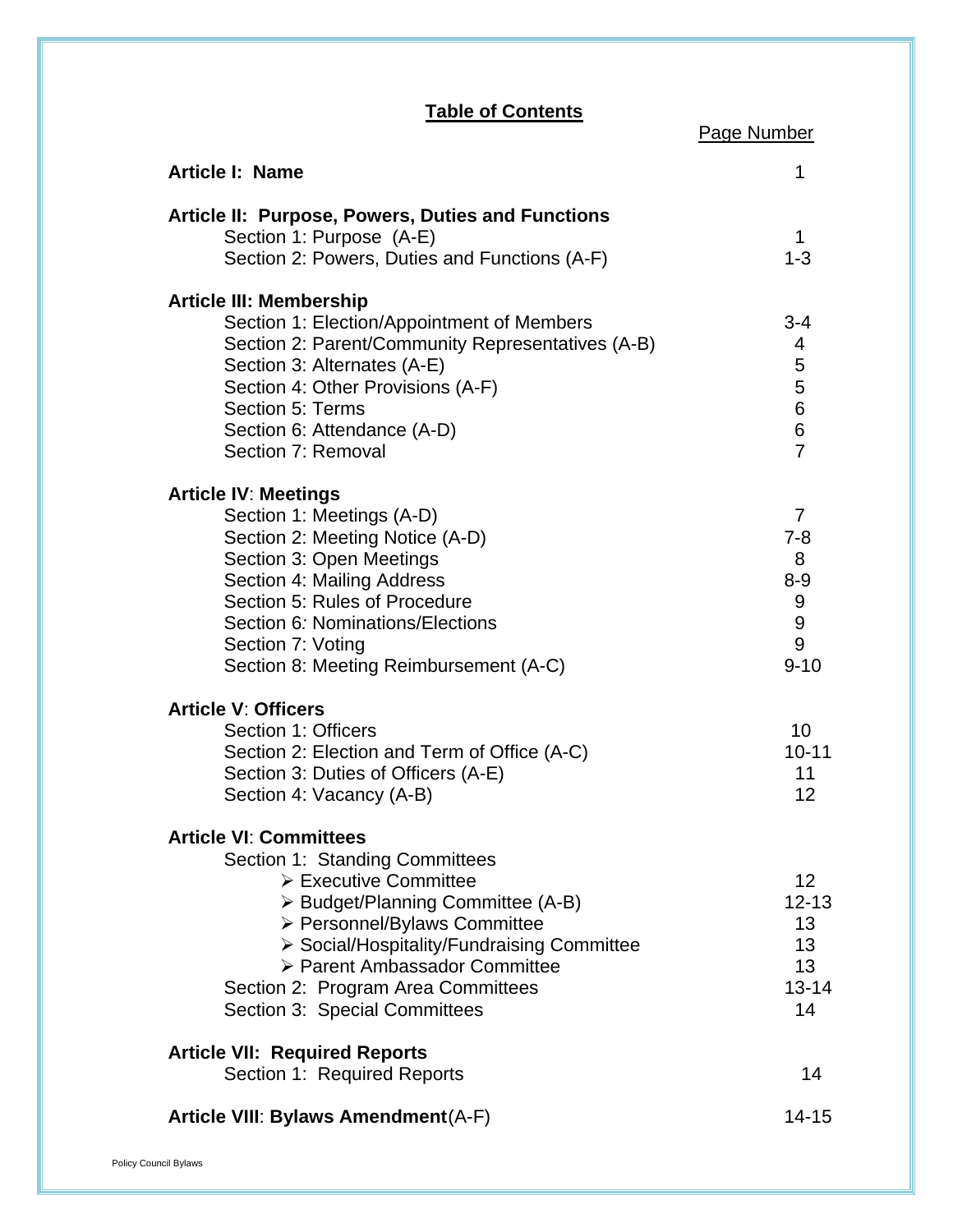## **BYLAWS FOR THE SACRAMENTO COUNTY HEAD START/EARLY HEAD START POLICY COUNCIL (PC)**

# **ARTICLE I**

Name

This Council shall be named the Sacramento County Head Start (HS)/Early Head Start (EHS) Policy Council, hereinafter referred to as the Policy Council (PC*)*. Head Start/Early Head Start hereinafter shall be referred to as HS/EHS.

## **ARTICLE II**

Purpose, Powers, Duties and Functions

## Section 1: **Purpose**

The purpose of the PC shall be to promote the objectives of the HS/EHS Child Development Program of Sacramento County, State of California, as established by the Federal Economic Opportunity Act of 1964, as amended. The purpose of the PC shall include, but not necessarily be limited to:

A. The encouragement and promotion of parent participation in the process of making policy decisions about the nature and operation of HS/EHS programs in Sacramento County.

45 Code of Federal Regulations (CFR) 1306.3 (h): A HS/EHS parent means a HS/EHS child's mother or father, other family member who is a primary caregiver, foster parent, guardian or the person with whom the child has been placed for purposes of adoption pending final adoption decree. All future reference of parent will be defined as such.

- B. Aiding and assisting local Parent Policy Committees in performing meaningful roles and functions in the operation of local HS/EHS programs.
- C. Initiating suggestions and ideas for HS/EHS program improvement.
- D. Serving as a channel of communication among organizations and agencies by building a partnership, both public and private, with individuals and groups interested in the aims, goals, and objectives of HS/EHS Child Development Programs.
- E. Aiding and assisting both the enrolled child and his or her family in obtaining the full benefits of programs and facilities established to aid and improve educational, economic, and health status, including dental and nutrition, of the low-income population.

## Section 2: **Powers, Duties and Functions**

The PC must perform the following powers, duties and functions directly: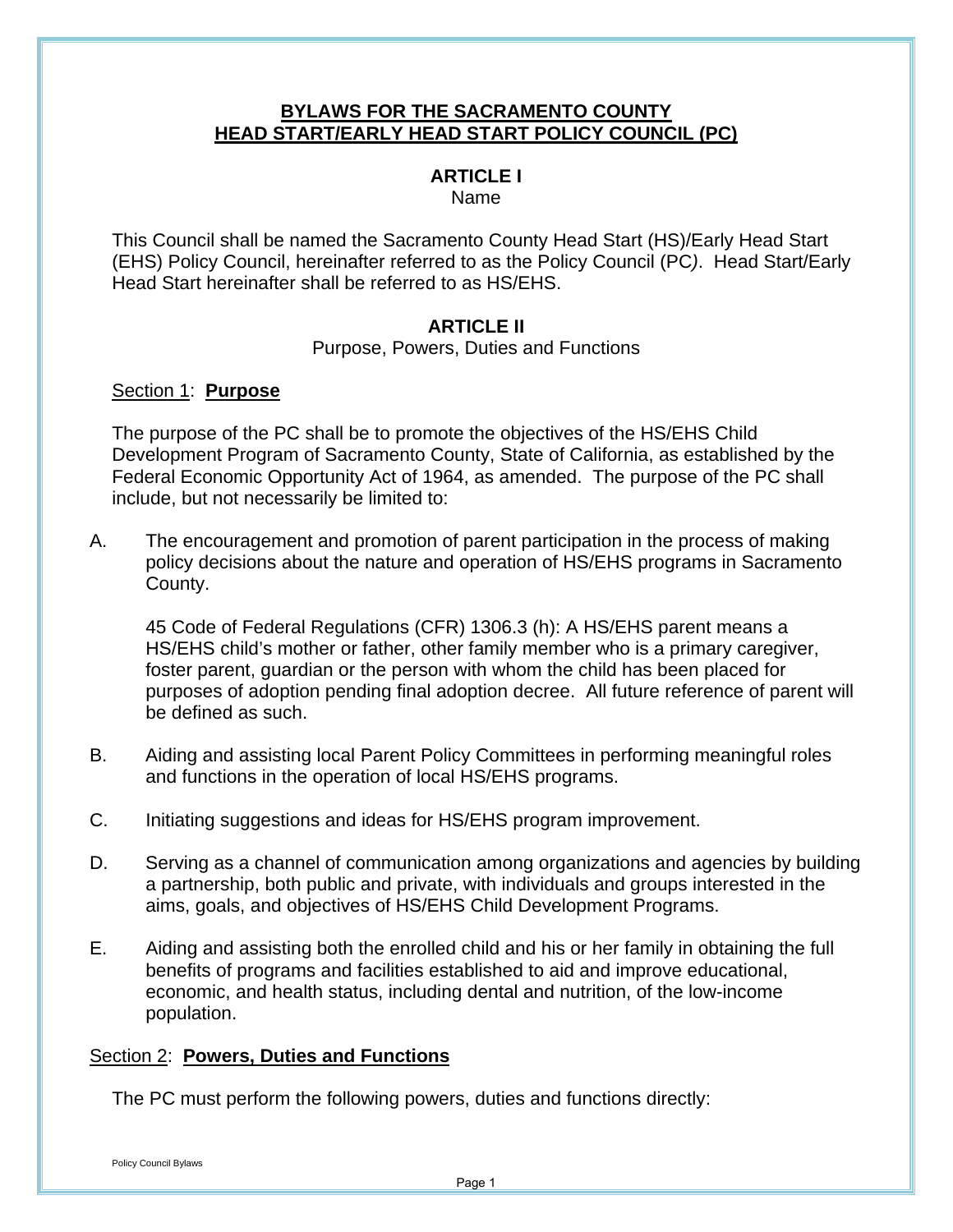- A. Serve as a link to the Parent Committees, Grantee and Delegate Agency governing bodies, public and private organizations, and the communities they serve.
- B. Assist Parent Committees in communicating with parents enrolled in all program options to ensure that they understand their rights, responsibilities, and opportunities in HS/EHS and to encourage their participation in the program.
- C. Assist Parent Committees in planning, coordinating, and organizing program activities for parents with the assistance of staff, and ensuring that funds set aside from program budgets are used to support parent activities.
- D. Assist in recruiting volunteer services from parents, community residents, and community organizations, and assist in the mobilization of community resources to meet identified needs.
- E. Federal regulations state that the PC must work in partnership with key management staff and the governing body to develop, review, and approve or disapprove the following policies and procedures:
	- 1. All funding applications and amendments to funding applications for HS/EHS, including administrative services, prior to the submission of such applications to the Department of Health and Human Services (DHHS).
	- 2. Procedures describing how the governing body and the appropriate policy group will implement shared decision making.
	- 3. Procedures for program planning in accordance with this part and the requirements of 45 CFR 1305.3.
	- 4. The program's philosophy and long- and short-range program goals and objectives.
	- 5. The selection of delegate agencies and their service areas.
	- 6. The composition of the PC and the procedures by which policy group members are chosen.
	- 7. Criteria for defining recruitment, selection, and enrollment priorities, in accordance with the requirements of 45 CFR Part 1305.
	- 8. The annual self-assessment of the Grantee progress in carrying out the programmatic and fiscal intent of its grant application, including planning or other actions that may result from the review of the annual audit and findings from the Federal monitoring review.
	- 9. The annual independent audit that must be conducted in accordance with 45 CFR 1301.12.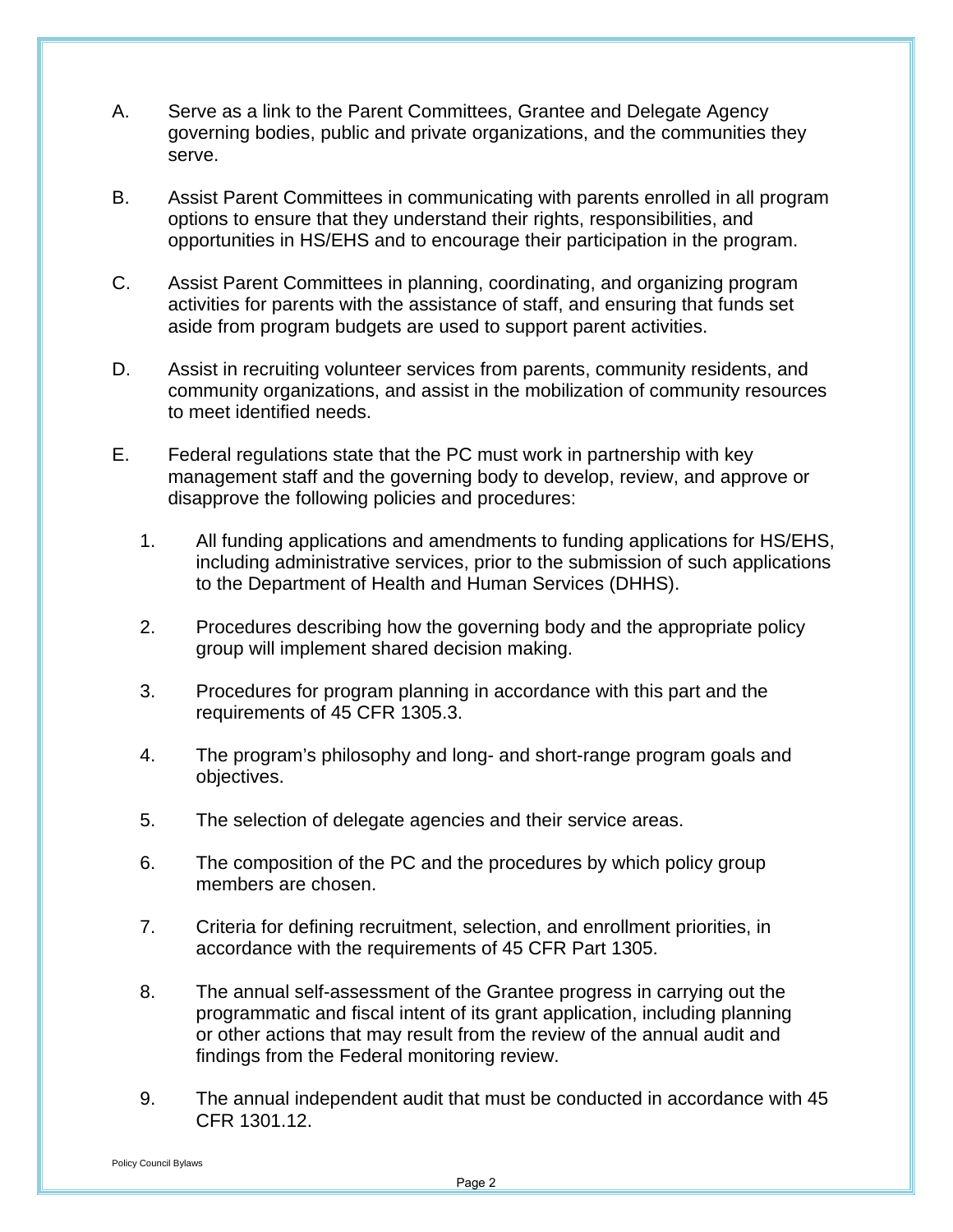- 10. Program personnel policies and subsequent changes to those policies, in accordance with 45 CFR 1301.31, including standards of conduct for program staff, consultants, volunteers and hiring and firing criteria for program staff.
- 11. Decisions to hire or terminate the HS/EHS Director of the Grantee agency.
- 12. Decisions to hire or terminate any person who works primarily for the HS/EHS program of the grantee agency. For the Grantee Sacramento Employment and Training Agency (SETA)-Operated Program (SOP), the function of screening and interviewing prospective applicants directly related to the SOP may be delegated to the Parent Advisory Committee (PAC) of the Grantee. (The delegation of this authority must be approved by the PC on an annual basis.)
- 13. PC reimbursement for reasonable expenses incurred by members. Members shall not receive compensation for serving on the PC or for providing services to the HS/EHS Agency.
- 14. Grantee policies that define the roles and responsibilities of the governing body members and inform*s* them of the management procedures and functions necessary to implement a high quality program.
- 15. Internal dispute resolution. PC must establish written procedures for resolving internal disputes, including impasse procedures, between the governing body and the policy group.
- 16. Establish and maintain procedures for hearing and working with the grantee agency to resolve community complaints about the program.
- F. Individual members while representing the PC, shall not engage in any activities or assume any such powers, duties, or functions that are contrary to, or inconsistent with the goals and objectives of the HS/EHS Child Development Program, as established by either local, State or Federal laws, regulations or SETA policies.

## **ARTICLE III**

#### Membership

## Section 1: **Election/Appointment of Members**

As outlined in Article III, Section 2, the PC shall consist of elected voting representatives from each delegate agency Policy Committee, the SETA-operated PAC, Community Representatives (Past Parents, Grandparent, Foster Parent), elected by the PC. Additional Community Representatives shall be appointed by community agencies. Home Base Option and EHS Representatives shall be elected by delegate agency Policy Committees and SETA-Operated Program parent committees. The Outgoing PC Chair shall have a reserved seat.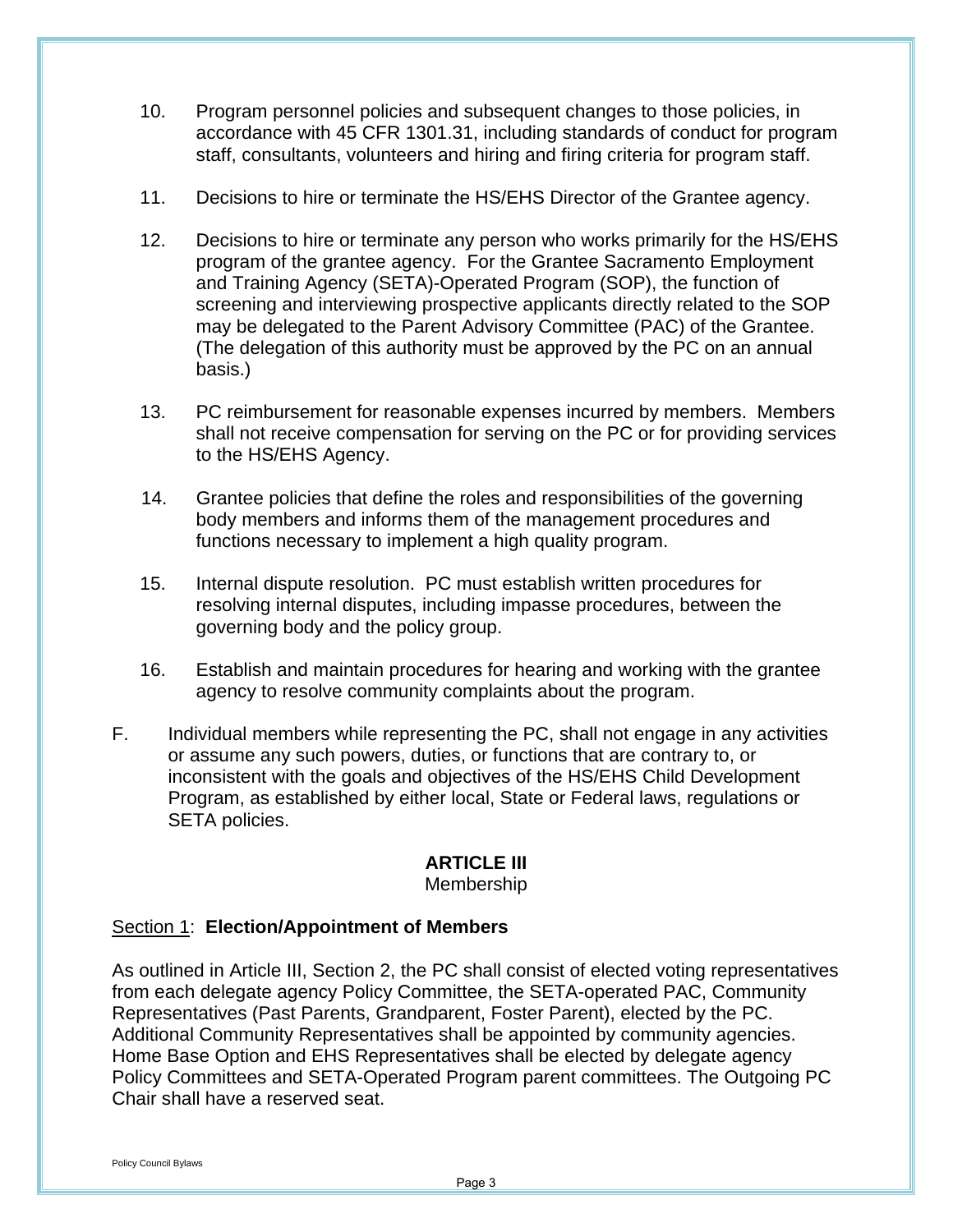The Male Involvement Representative shall be elected by the SOP Men's Activities Affecting Children Committee (MAACC).

## Section 2*:* **Parent Representatives**

- A. The Parent Membership shall consist of:
	- Six (6) Representatives elected from the SOP PAC
	- Three (3*)* Representatives from Sacramento City Unified School District
	- Two (2) Representatives from San Juan Unified School District
	- Two (2) Representative*s* from Elk Grove Unified School District
	- Two (2) Representatives from Twin Rivers Unified School District
	- Two (2) Representatives from Women's Civic Improvement Club/Playmate (WCIC)
	- Two (2) Representative*s* from Home Base Option
	- One (1) Representative from EHS SOP
	- One (1) Representative from EHS Sacramento City Unified School District
	- One (1) Representative from EHS San Juan Unified School District

The above parent representatives must be a parent of a child/children currently enrolled in the HS/EHS Program.

## B. **Community Representatives**

Additional PC members will include:

| One (1)        | Representative elected by the Men's Activities Affecting Children |
|----------------|-------------------------------------------------------------------|
|                | Committee (MAACC) - This representative may or may not be a       |
|                | current parent. There will be one (1) Alternate position.         |
| $T_{1110}$ (0) | Doet Darant Depressate this can place and by the outpoing DC      |

- Two (2) Past Parent Representatives elected by the outgoing PC. Representative may be elected by the current PC if the outgoing PC has been dissolved. The Past Parent elected to the PC may not have a child/children enrolled in the HS/EHS Program. There will be two (2) Past Parent alternate positions.
- One (1) Outgoing PC Chair may not be held by any other party.
- Two (2) Community Representatives appointed by agencies.
- One (1) Foster Parent Representative elected by the outgoing PC. Representative may be elected by the current PC if the outgoing PC has been dissolved. Representative must be a current or past parent of SOP or a Delegate Agency. There will be one (1) Foster Parent alternate position.
- One (1) Grandparent Representative elected by the outgoing PC. Representative may be elected by the current PC if the outgoing PC has been dissolved. Representative must be a current or past parent of SOP or a Delegate Agency. There will be one (1) Grandparent alternate position.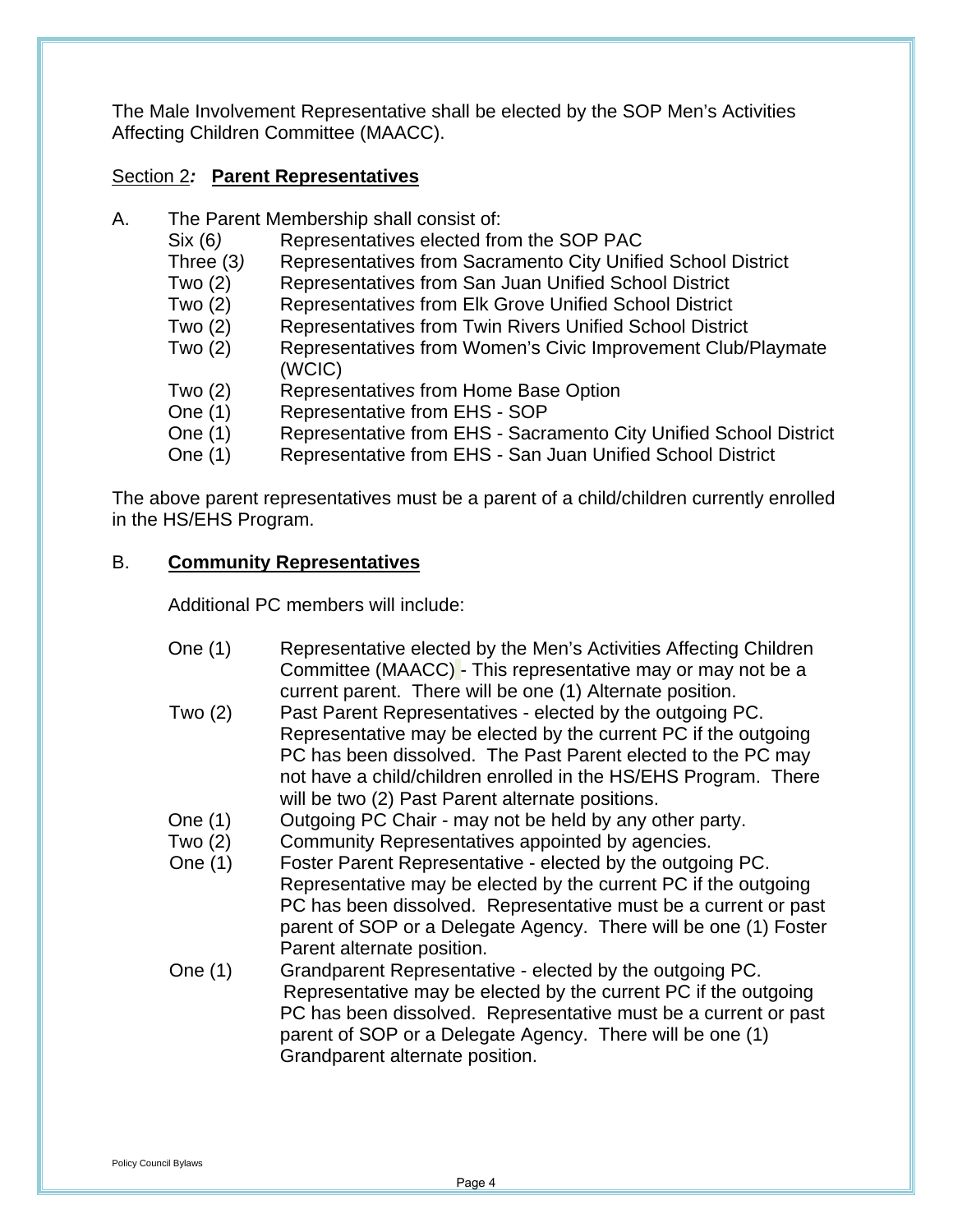## Section 3: **Alternates**

Each representative holding membership on the PC shall additionally be entitled to have one alternate. An alternate shall be elected by the committee/agencies he or she represents.

- A. Alternates may be seated as voting members of the PC only in the absence of the voting representative for whom they serve as alternate.
	- 1. In the event an Alternate does not cast a vote during the program year, Alternate will not have served as a PC member and term is not counted.
- B. Alternates may be seated as voting members upon recognition of their voting status by the PC Chair at any meeting.
- C. Alternates may not hold an office.
- D. Alternates are encouraged to attend meetings of the PC on the same regular basis as members. However, the Alternate will not receive a reimbursement if the Representative is present.
- E. Alternates are excluded from attending the following conferences: The National Head Start Association (NHSA) Parent Training Conference, the Region IX Head Start Association Annual Conference/Training, and the California Head Start Association (CHSA).

#### Section 4: **Other Provisions**

- A. At least 51% of the voting membership of the PC shall consist of parents/guardians whose children are currently enrolled in the program.
- B. The PC may establish and select additional voting delegates who shall serve as community representatives of the PC by a two-third (2/3) vote.
- C. Community Agency Representatives wishing to be reappointed must express their desire to remain on the PC. Otherwise, the Agency may designate a replacement for that representative.
- D. The seating of representatives shall take place at the annual meeting. These representatives shall then serve as voting members.
- E. No SETA or Delegate Agency HS/EHS staff (or members of their immediate families) shall serve on the PC except parents who occasionally substitute for regular HS or EHS staff. Occasional substitute teaching is defined as once a week and/or not to exceed four (4) consecutive days in a month.
- F. Additional members may be added by a 2/3 vote to ensure all program options are proportionally represented on the PC.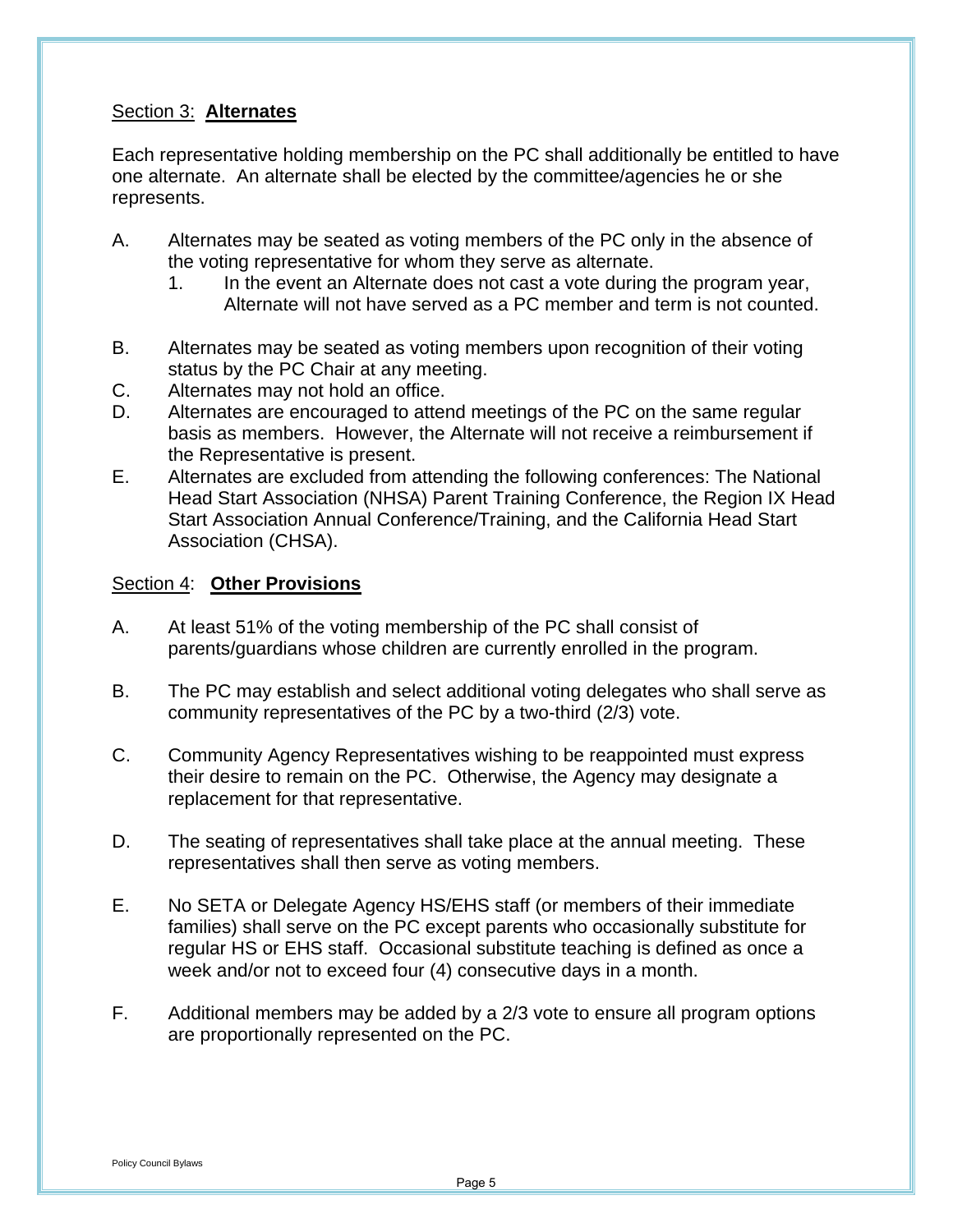## Section 5: **Terms**

The PC, Policy Committee, and the Parent Advisory Committee must limit the number of one-year terms any individual may serve on either body to a combined total of three (3) program years. During the term of office, voting representatives (or alternates) shall serve as members (or alternates) of the PC until their voluntary termination or until replaced by the committee/agency they represent or until termed out. Representatives must continue to represent center or agency they were chosen from*.* The term for Community Agency Representative shall be for one (1) program year. A Community Agency Representative may not sit more than three (3) program years.

### Section 6: **Attendance**

A. **Absences**: Any member or alternate in a voting capacity, missing two (2) consecutive regular meetings without an excused absence or missing a total of three (3) meetings (regular/special, excused or unexcused) will automatically be removed. An excused absence shall include but not be limited to sickness or death in the family.

A member requesting an excused absence must call the alternate, if the alternate is known, and the Social Services/Parent Involvement (SS/PI*)* Coordinator, PC Board Chair, or the Clerk of the Boards, prior to the meeting.

- B. **Reinstatement**: The representative agency/group may request that a member who has been removed due to absences be reinstated in the event the Alternate declines.This request must be in writing and submitted to the Chair and SS/PI Coordinator within ten (10) calendar days. It is the final decision of the PC Executive Committee whether any representative shall be reinstated. In the event the representatives' Early Learning Center/Agency is temporarily closed, or representatives' child/children have transitioned out of the program, the PC Executive Committee shall have the sole decision to reinstate.
	- 1. A member who has resigned and held an Executive office and wants to be reinstated must provide a written notice to the PC Chair and SS/PI Coordinator within ten (10) calendar days. It shall be the final decision of the Executive Committee whether the member be reinstated. If the member is reinstated, member is not reinstated to their former Executive position.
- C. **Punctuality**: Members arriving more than 15 minutes after the regular scheduled meeting or committee meeting start time will not receive a reimbursement unless approved by the Chair or SS/PI Coordinator. Members are expected to stay throughout the duration of the meeting. The Secretary will keep track of representative's arrival time and notify the Clerk of the Boards accordingly.
- D. **Policy Council/Policy Committee Business**: Members conducting PC/Policy Committee business and not at the PC meeting, shall be neither present nor absent, but rather identified as "PC/Policy Committee."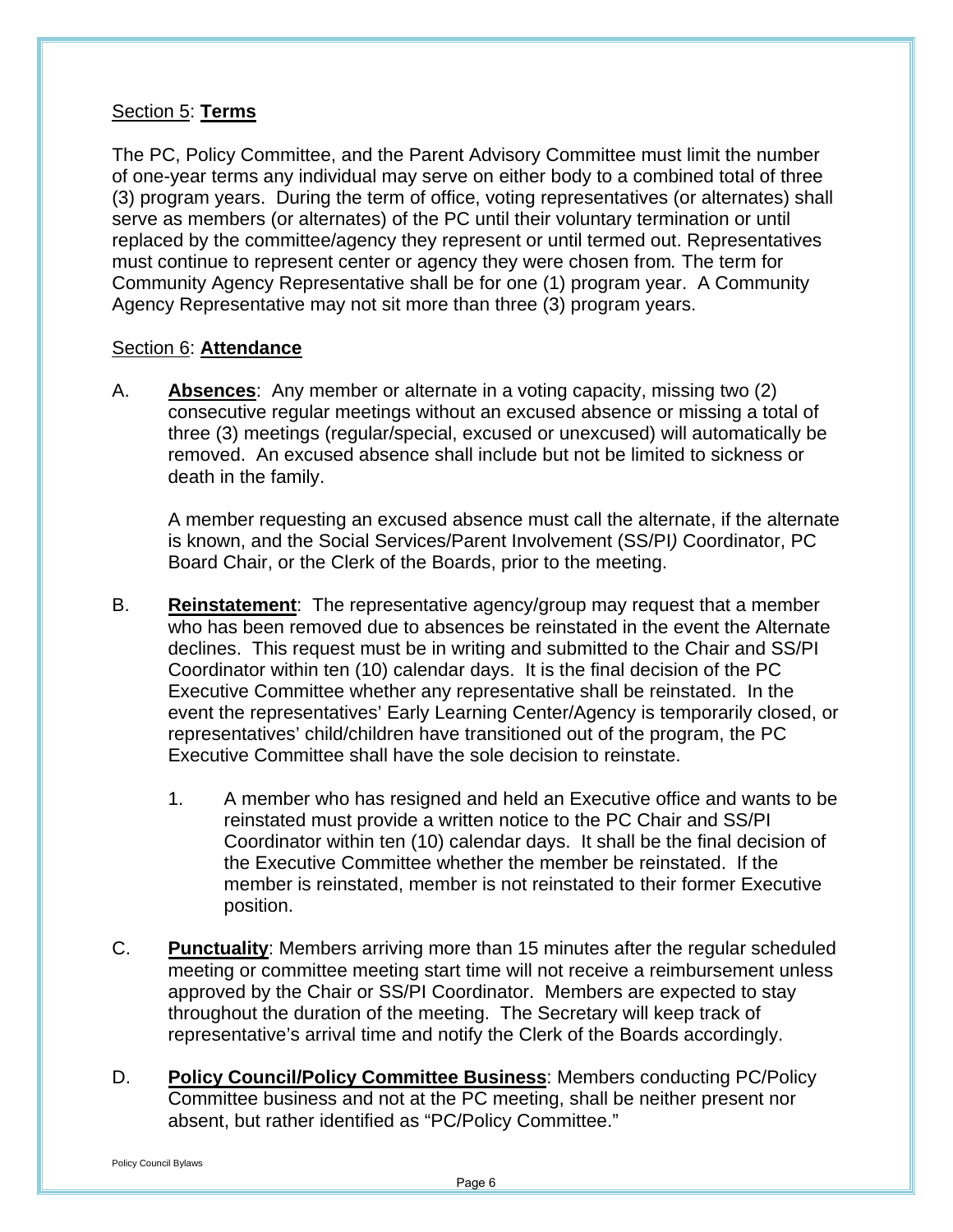#### Section 7: **Removal**

A PC member may be removed by two-thirds vote of all members present and voting whenever, in the judgment of the Council, the best interest of the Council would be served. Action to remove a member must be on the agenda.

#### **ARTICLE IV** Meetings

#### Section 1: **Meetings**

#### A. **Annual Meeting**

The annual meeting of the PC shall be held on the  $4<sup>th</sup>$  Tuesday in November of each year.

#### B. **Regular Meetings**

Unless notice is otherwise provided, regular meetings of the PC shall be held on the fourth Tuesday of each month at 9:00 a.m. at the SETA Board Room.

#### C. **Special Meetings**

Special meetings of the PC may be called at anytime by the SETA Governing Board, PC Chair, Children and Family Services Deputy Director, SETA Executive Director or upon petition by at least a majority of the members of the PC.

#### D. **Quorum**

For the purpose of transacting the business of the PC at any annual, regular*,* special, or emergency meeting, a quorum of the PC shall be necessary. A quorum shall be a majority of those entitled to vote. Vacant positions on the PC shall not be considered in establishing a quorum. A majority (51%) of the quorum must be current parents.

#### Section 2: **Meeting Notice**

Meeting notices shall include an agenda for the next meeting, and Council members shall be provided with the minutes of the preceding (annual, regular, special or emergency) meeting as soon as possible.

#### A. **Annual and Regular Meetings**:

Notice of annual and regular meetings of the PC shall be in writing, provided to all members of the PC, and posted at least 72 hours in advance of the meeting as required by the Ralph M. Brown Act. Staff shall endeavor to postmark such notice at least five (5) calendar days prior to the meeting, but failure to do so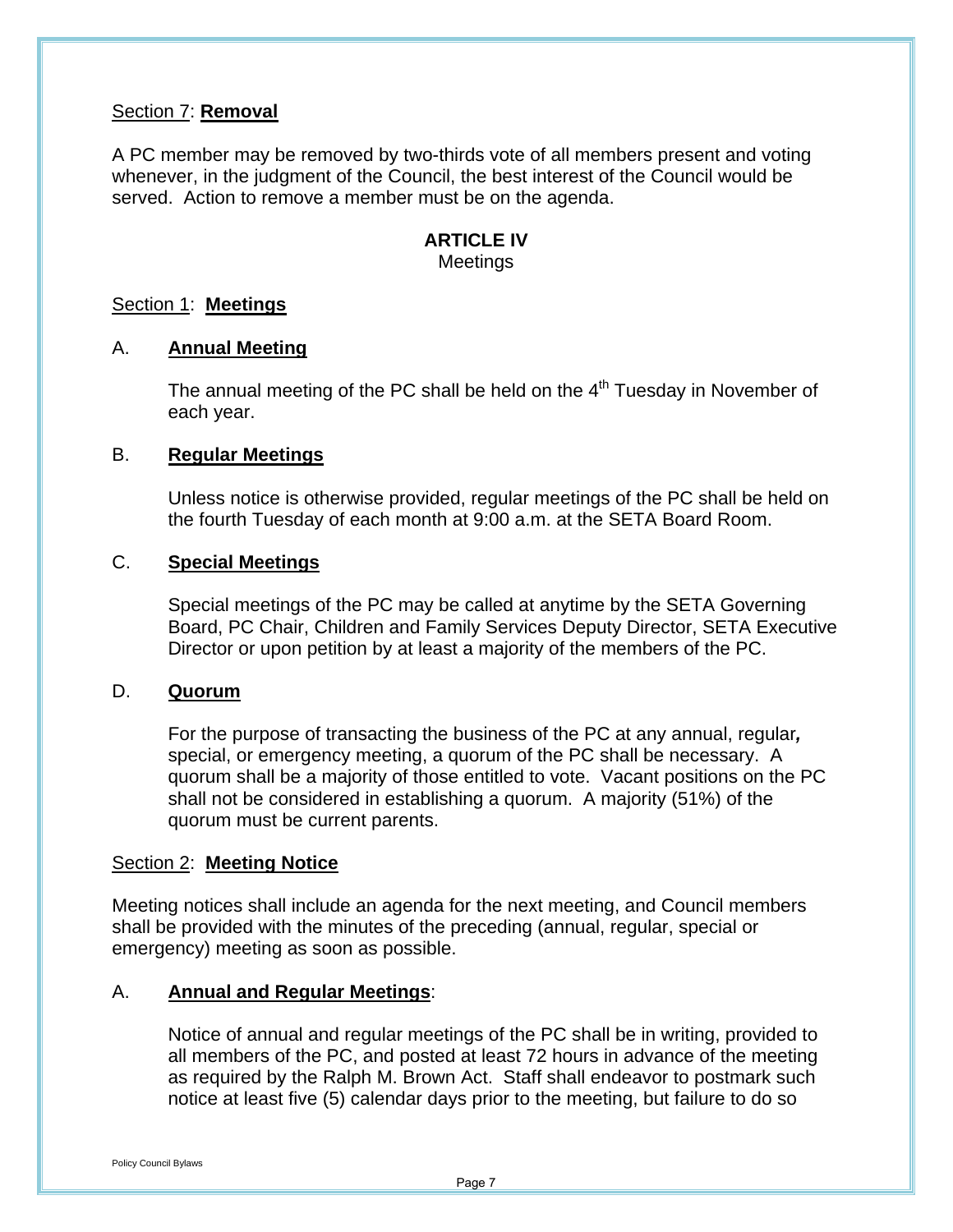shall not preclude action, provided that the notice requirements of the Ralph M. Brown Act have been satisfied.

## B. **Special Meetings**:

Members of the PC must be notified of special meetings not less than twenty-four (24) hours prior to any special meeting. Staff shall endeavor to provide such notice at least 72 hours prior to any special meeting, but failure to do so shall not preclude action, provided that the notice requirements of the Ralph M. Brown Act have been satisfied. No other business or discussion may be transacted or entertained at special meetings of the PC, excepting that business and/or discussion for which the special meeting was called.

### C. **Emergency Meetings**:

The PC may hold emergency meetings as defined in the Ralph M. Brown Act without complying with the notice provisions of either Section A or Section B of this Article IV, provided that the PC determines that an emergency situation as defined in the Ralph M. Brown Act exists.

#### D. **Committee Meetings**:

Members of the PC must be notified in writing of committee meetings. Notice of regularly scheduled meetings shall be provided in compliance with Section A, above. Notice of special meetings of other committees shall be provided in compliance with Section B, above, shall be delivered personally, or by mail and shall be received at least twenty-four (24) hours before the time of such meeting as specified in the notice.

Any member missing two (2) consecutive committee meetings without an excused absence or missing a total of three (3) meetings excused/unexcused may be removed from that committee. An excused absence shall include but not be limited to sickness, death in the family, or conducting PC business. A member requesting an excused absence must call the PC Chair, SS/PI Coordinator or the Clerk of the Boards and request an excused absence prior to the meeting.

#### Section 3: **Open Meetings**

The PC shall conduct meetings, regular, annual, special and emergency, in conformance with the Ralph M. Brown Act, California Government Code Section 54950, et. seq.

#### Section 4: **Mailing Address**

Notices to all meetings of the PC shall be in writing and delivered personally or by mail to the PC members' addresses, as recorded in the PC records. The Council members, their alternates and Community Members, shall be personally responsible for the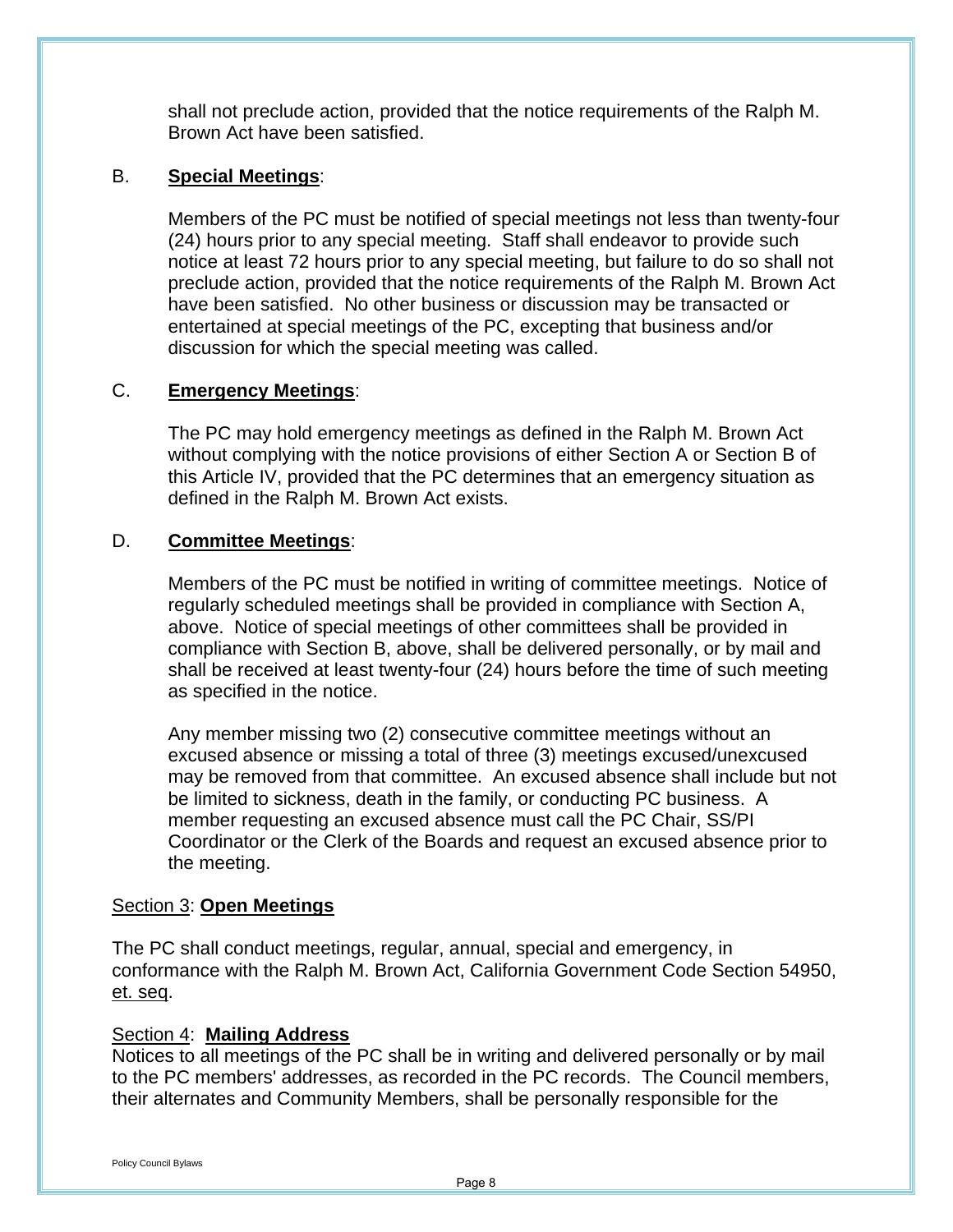accuracy of mailing address. Updated contact information should be submitted to SS/PI Coordinator or Clerk of the Boards within ten (10) calendar days of change.

## Section 5: **Rules of Procedure**

Except as specifically provided herein, Robert's Rules of Order<sup>1</sup> shall govern procedures in all meetings of the PC. (A loaner copy of the Robert's Rules of Order is available upon request.) Notwithstanding any contrary provision contained in these Bylaws or Robert's Rules of Order, if a special meeting is called because a regular meeting has been canceled or because a quorum is unavailable at a regular meeting, any matter properly considered at a regular meeting may be considered at the special meeting, provided that all notice, quorum and meeting requirements of this Article IV regarding special meetings have been met.

## Section 6**:****Nominations/Elections**

PC Board Members or candidates must be present to be nominated or elected. However, if PC member is absent due to PC business, the member may be nominated or elected.

## Section 7**: Voting**

Each PC Board Member has one vote which cannot be cast by proxy. In the event of a conflict of interest, affected members shall, consistent with the California Political Reform Act, disclose the existence of the conflict and shall neither participate in the deliberations regarding, nor vote on the matter. Actions of the PC may be taken only by a majority vote of all of the PC members present, provided that any abstentions shall be counted as votes with the majority of those members actually voting. If a member has not voted because of disqualification due to a conflict of interest, that fact shall be noted in the minutes, but his/her vote shall not be recorded either as an affirmative vote, a negative vote or an abstention. Results of the voting will be announced by the Chair.

## Section 8: **Meeting Reimbursement**

Each PC member will receive reimbursement for reasonable expenses. This amount is determined by the Head Start Division according to the PC Reimbursement Policies and Procedures.

Parents are not to bring small children to the meetings. If small children are present, members will be reimbursed for transportation/mileage only.

A. Members will receive reimbursement for the actual cost of child care (not to exceed \$30 in a 24-hour day when attending conferences*,* workshops, trainings, orientation, Parent Leadership Institute, or participation in the Agency hiring process) to be in alignment with PC/PAC Reimbursement Policies and

<sup>&</sup>lt;sup>-</sup><br><sup>1</sup>Robert's Rules of Order: Simplified and Applied, 2<sup>nd</sup> ed., Copyright, 2001.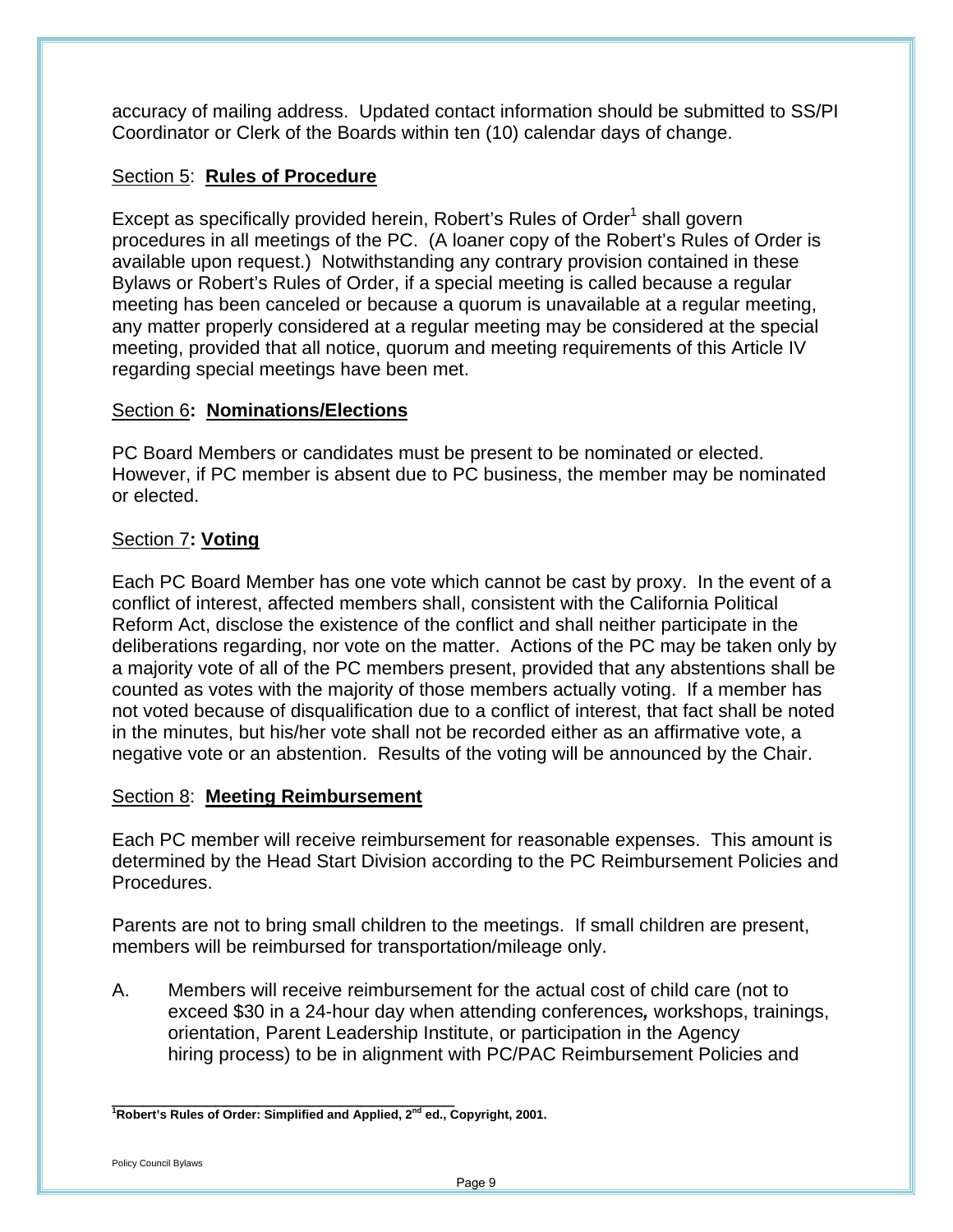Procedures. Additionally, transportation/mileage will be provided for attending required meetings/obligations listed below:

- 1. PC (regularly scheduled, annual, emergency and special meetings)
- 2. Interview/screening/exam panels
- 3. Standing committee meetings (Budget/Planning, Personnel/Bylaws, Executive, Social*/*Hospitality, Parent Ambassador)
- 4. Office of Head Start (OHS) Monitoring Protocol Training/Review (reimbursement for training received after completion of first review-Monitoring/Evaluation Committee) and Program Self Assessment
- 5. Program Area Committees
- 6. Community Partnership Advisory Committee (CPAC)
- 7. Health Services Advisory Committee (HSAC)
- 8. Ad Hoc (special*)* Committee meetings
- 9. Community Action Board meetings (CAB)
- 10. Governing Board Meetings (only applies to the Chair or an Executive Officer in the absence of the Chair.)
- 11. Workforce Investment board and Committee meetings (only applies to the Chair or Executive Officer in the absence of the Chair.)
- B. Member/Alternates who are a spouse or significant other, will not each receive reimbursement.
- C. Members will receive only one reimbursement per day, regardless of the number of meetings attended. Only members of said committee will be reimbursed for attending meetings. A lunch reimbursement or meal will be provided if a meeting or meetings exceed four (4) hours.

## **ARTICLE V**

#### **Officers**

## Section 1: **Officers**

The Officers of the PC shall be the Chair, Vice Chair, Secretary, Treasurer, and Parliamentarian.

## Section 2: **Election and Term of Office**

- A. Election of the new officers shall be held at the next meeting following the annual meeting of the newly seated PC by a plurality vote of the PC members present and voting. At least 51% of the officers must be current parents. Officers elected shall take office immediately following election.
- B. No member shall hold more than one (1) office at a time, and no member shall be eligible to serve more than two (2) terms in the same office. No more than one (1) representative per each of the SOP, Delegate Agencies, or Community Representatives shall serve as an officer.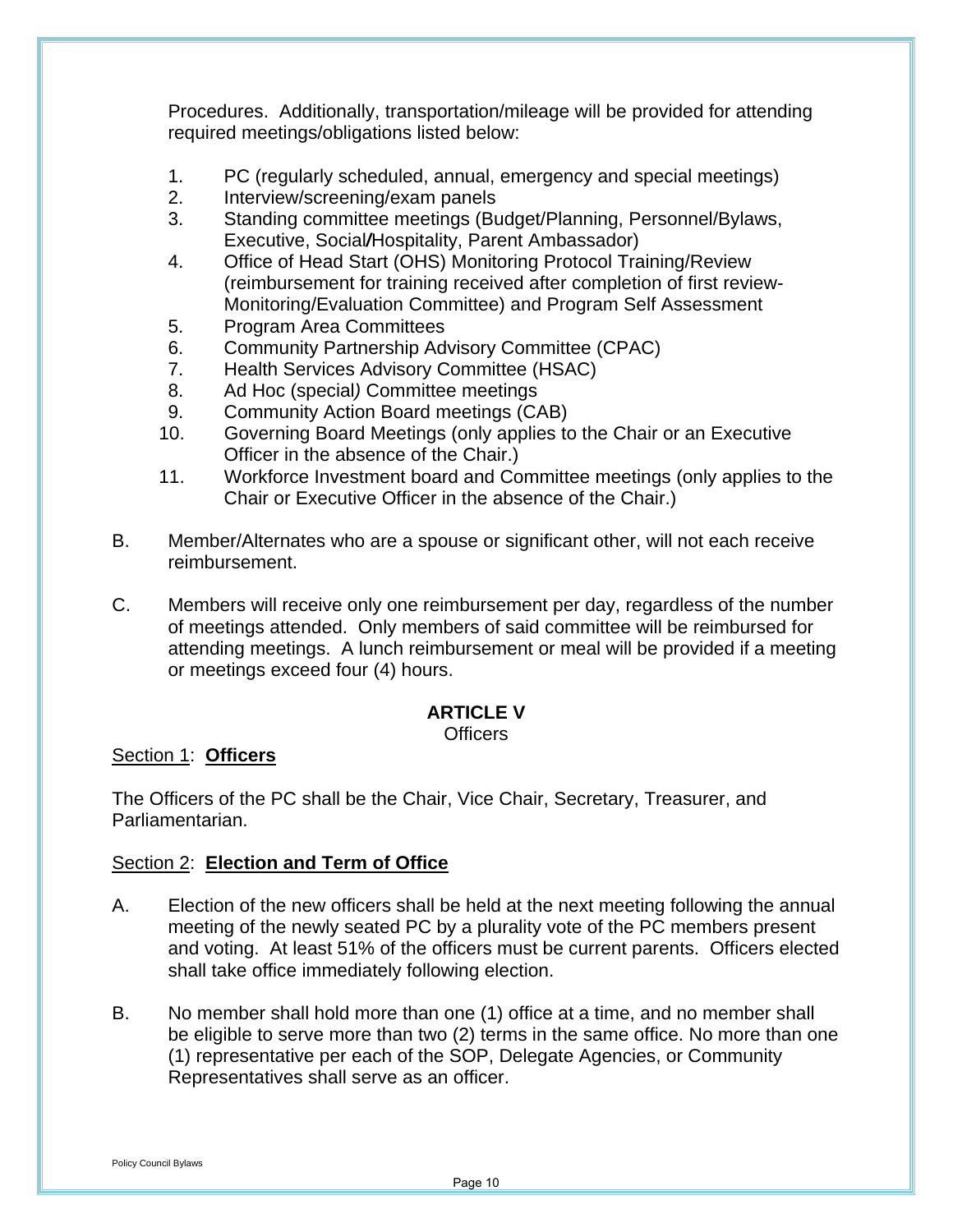C. A SOP Parent Advisory Committee (PAC) member who has not been reelected/replaced (called a holding member) shall not be eligible for election to represent PAC on PC or hold an officer position.

#### Section 3: **Duties of Officers**

The duties of the PC officers shall be as prescribed in these Bylaws and shall also include such other duties as may be established by the PC that are not in conflict with these Bylaws.

- A. The Chair of the PC shall preside over all meetings of the PC and implement all policies and programs of the PC. The Chair shall act as the official agent of the PC in all matters relating to the PC, and shall be the chief spokesperson and public relations officer for the PC. The Chair shall have the power to appoint, both in and out of the PC, any additional positions as needed with ratification of the PC. The Chair shall represent the PC at the National Head Start Association Parent Conference. The Chair shall be an ex-officio member of all committees and shall represent the PC at all Governing Board meetings, but shall adhere to Article IV, Section 8 as it relates to reimbursement.
- B. The Vice Chair shall serve as Chair of the PC in the absence of the Chair, and shall have all the delegated powers. The Vice Chair will assume the position of Chair if the seat of Chair is vacated. An election will be held for Vice Chair. Should both the Chair and Vice Chair leave office simultaneously, an election will be held at the next regularly scheduled meeting to replace both. The Secretary shall preside over the election in this event. The Vice Chair shall oversee the Parent Ambassador Committee.
- C. The Secretary shall keep records of the current and preceding minutes at each meeting, record resolutions or motions adopted, as may be necessary to expedite the PC's business. The Secretary shall oversee the Social/Hospitality Committee, and shall be a member of the Parent Ambassador Committee.
- D. The Treasurer shall work with staff and Council Secretary and keep such records, files and accounts as may be necessary to expedite the PC's business, work with the Staff and Council Secretary. The Treasurer shall be a member of the Social/Hospitality Committee and the Parent Ambassador Committee*.*
- E. The Parliamentarian shall advise the presiding officer on matters pertaining to parliamentary procedure and oversee the Personnel/Bylaws Committee. If the Parliamentarian sits by the Chair, he or she is not entitled to make motions, discuss motions, or vote.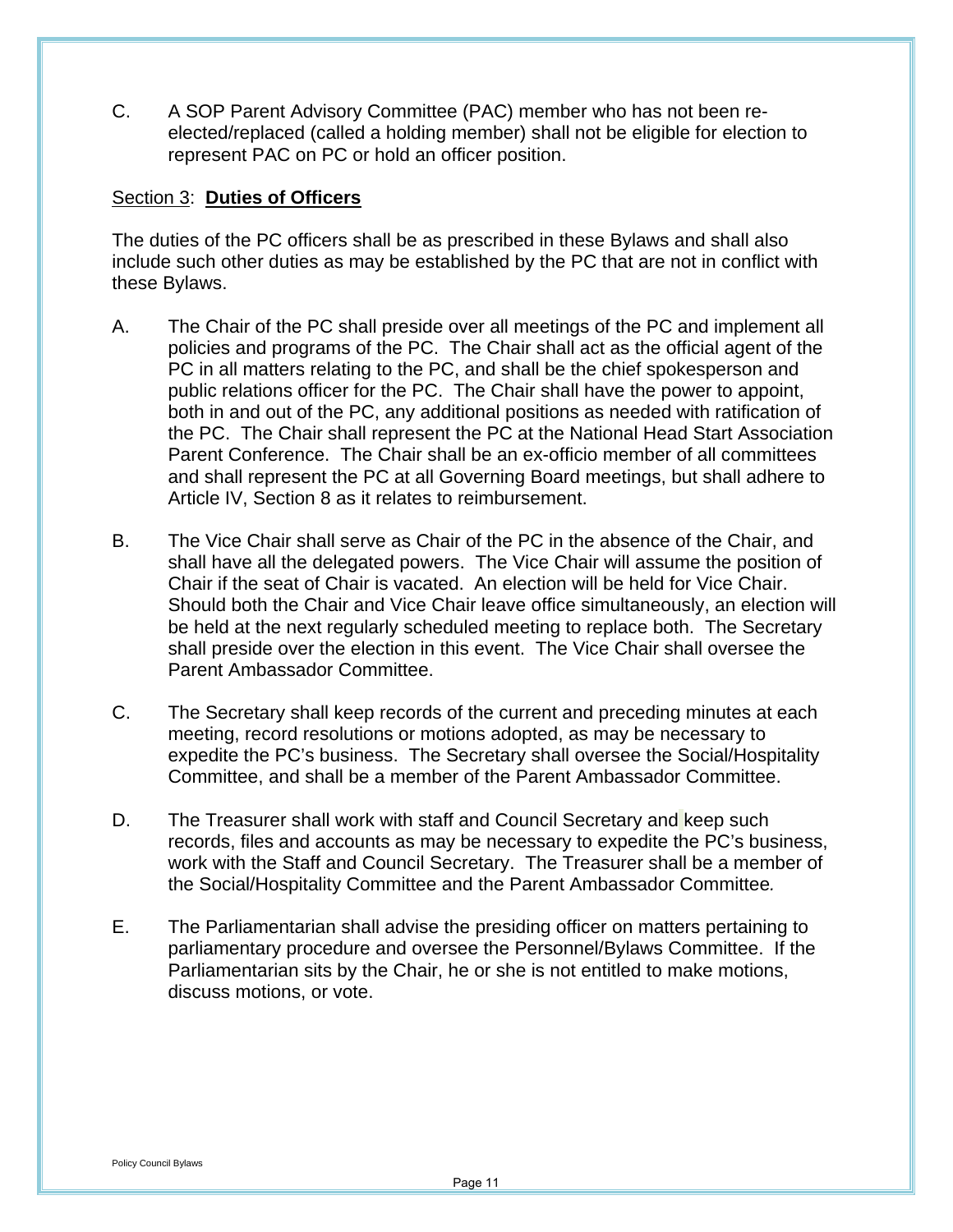#### Section 4: **Vacancy**

In the event an officer is unable to perform his/her duties, including failure to learn and/or comply with the rules governing PC (Bylaws, Brown Act, Robert's Rules of Order), or failure to act in the best interest of the board*,* the PC Chair shall appoint an interim officer until the officer returns to duty or is replaced at the next regularly scheduled meeting. The appointment of the officer must be made from among the membership of the PC.

- A. In the event of a vacancy in the position of Chair, the Vice Chair becomes Chair until the next regular election in December.
- B. In the event of a vacancy in any other office, an election shall take place at the next regular, annual or special meeting of the PC.

## **ARTICLE VI**

### **Committees**

There is hereby created standing committees of the PC. At least 51% of all Committees shall be current parents. The quorum of any committee shall be 51% of the Committee membership. No committee meeting shall have a majority of PC members present without proper public notice.

#### Section 1: **Standing Committees**

#### **Executive Committee**

The Executive Committee shall be comprised of all elected officers. The Executive Committee shall perform such powers, duties, and functions as provided in these bylaws and such other powers, duties, and functions as established by the Policy Council. The Executive Committee shall meet at the discretion of the PC Chair or PC. Notice of an Executive Committee meeting shall be sent to all PC members no less than three (3) calendar days before the meeting. The Committee shall report, in writing, all actions at the next meeting of the full PC. In the event of an emergency, the Executive Committee will act on behalf of the Board pending ratification by the PC at the next meeting.

#### **Budget/Planning Committee**

A. Budget/Planning Committee composed of the Treasurer and other members who shall be selected after each annual meeting by the PC. This Committee shall assist in the development and review of all HS/EHS budgets, budget modifications and amendments for the Head Start funding year and submit their review to the full PC for approval. A monthly fiscal report shall be provided to the PC on the fiscal status of the Head Start budget.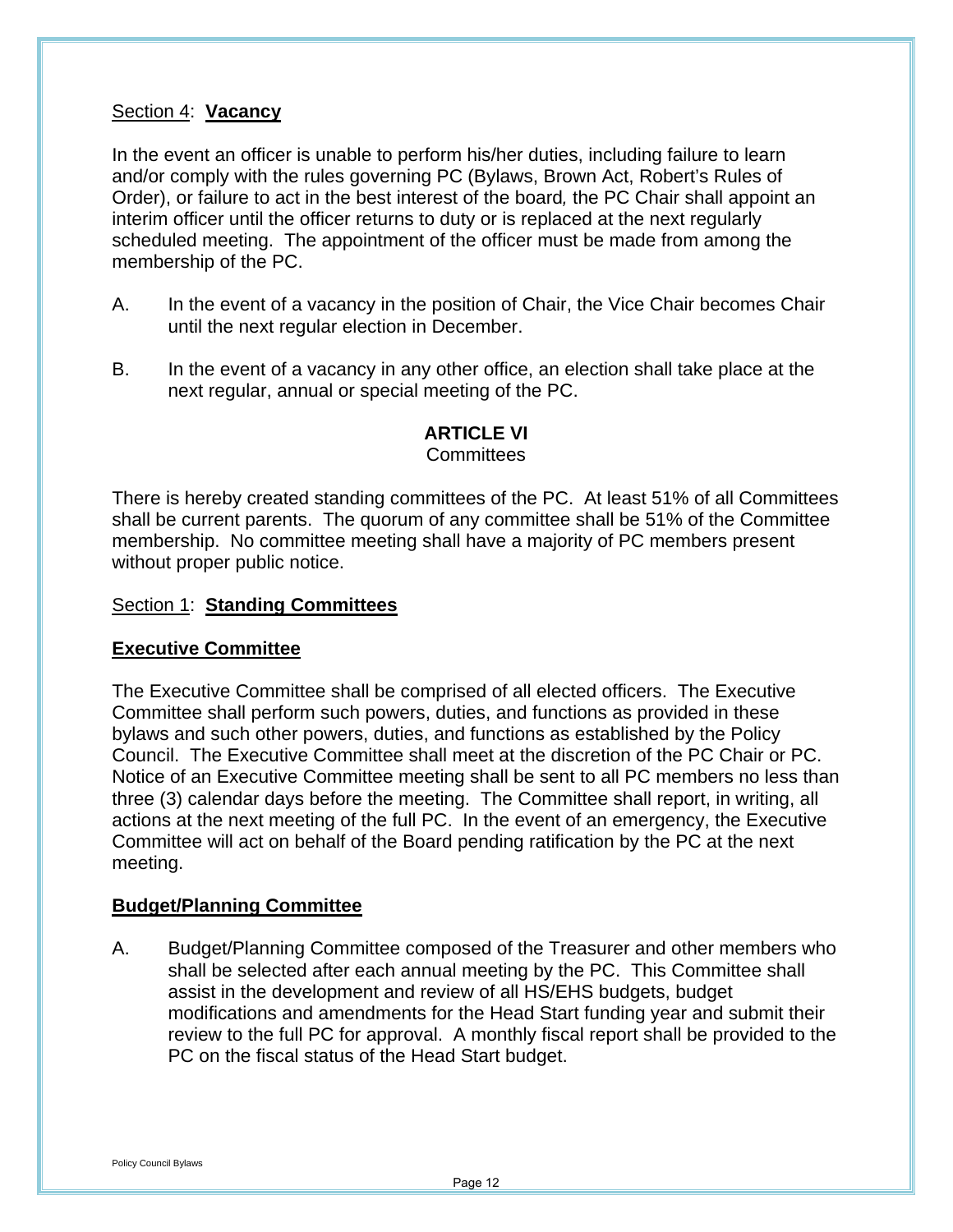B. It is recommended that all SOP HS/EHS Budget issues and modifications are approved by the PAC prior to PC approval. The PAC Budget Committee should review said documents.

## **Personnel/Bylaws Committee**

The Personnel/Bylaws Committee shall be composed of the Parliamentarian and members who shall be selected after each annual meeting by the PC. It shall be the duty of this committee to deal with all personnel matters and recommend any changes in Bylaws.

## **Social/Hospitality Committee**

Social/Hospitality Committee shall be composed of the Secretary, Treasurer and other members who shall be selected after each annual meeting of the PC. The duty of this committee shall be to plan for all social activities of the PC. It shall be the duty of this Committee to report the expenditure of funds to the PC.

## **Parent Ambassador Committee**

Parent Ambassador Committee shall be composed of the Vice Chair, who shall oversee the Committee, the Secretary, Treasurer, former parents, and other members who shall be selected after each annual meeting of the PC. Former parents who no longer serve on the PC shall receive reimbursement for participation for one (1) program year. The duty of this committee shall be to promote all PC trainings/events, and childrens' activities. It shall be the sole duty of this Committee to report the expenditures of funds to the PC monthly.

## Section 2*:* **Program Area Committees**

There is hereby created Program Area Committees of the PC. The following are Program areas: Early Childhood Development and Health Services, Parent, Family and Community Engagement, Monitoring and Evaluation.

- **Early Childhood Development and Health Services Committee** shall be comprised of one (1) staff and representatives who shall plan and review the Early Childhood Development and Health Services program area, and review the Early Childhood Development and Health Services program area, participate in curriculum/instruction and health and safety.
- **Parent, Family and Community Engagement Committee** shall be comprised of one (1) staff and representatives who shall plan and review the Parent/Family Support program area.
- **The Men's Activities Affecting Children Committee (MAACC)** shall be comprised of one (1) staff and representatives who shall plan and review the Male Involvement Program.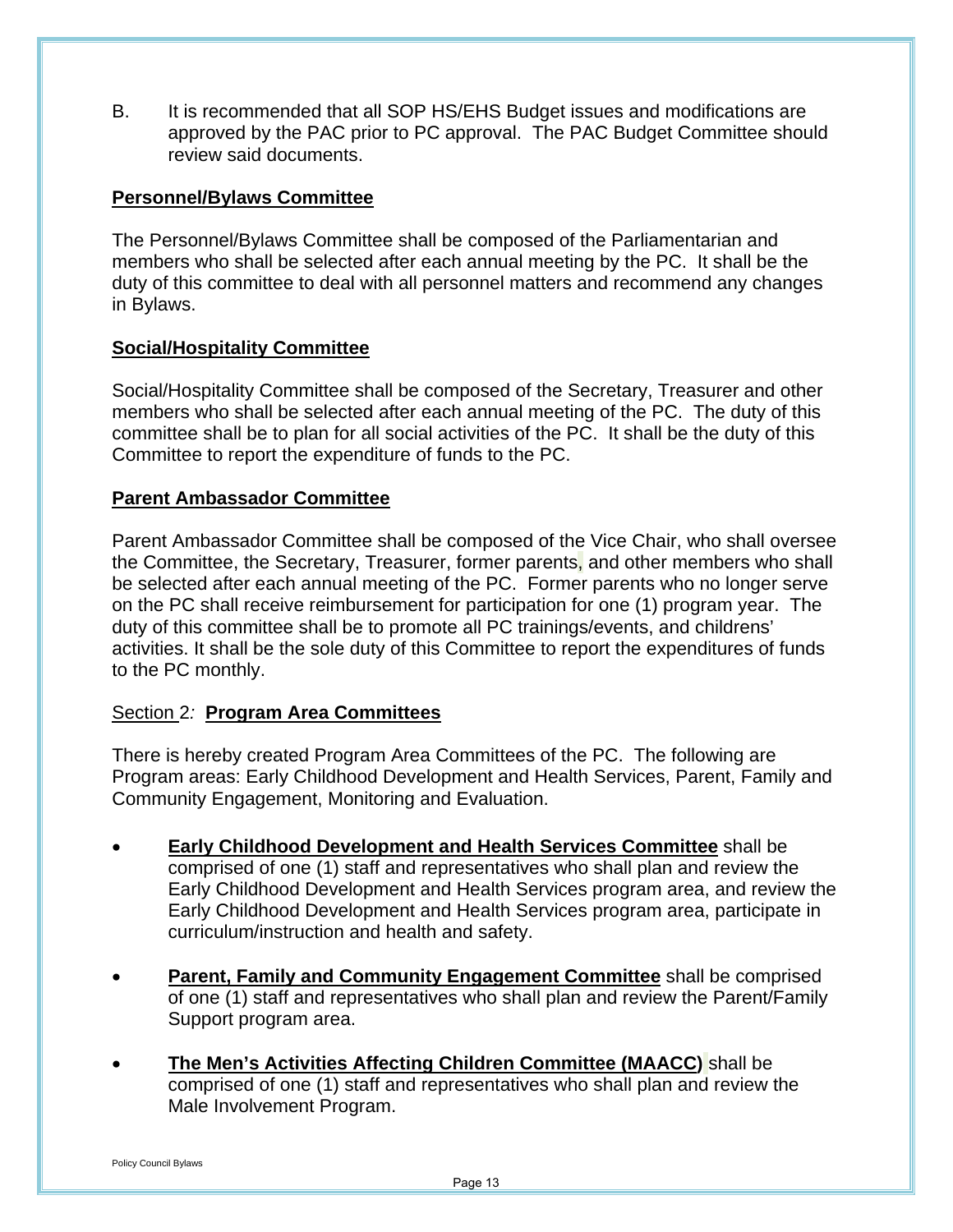**The Monitoring and Evaluation Committee** shall be comprised of one (1) staff and the committee of the whole who shall plan, review and oversee program monitoring and evaluation.

PC member representatives shall select at least two (2) Program Area Committees to serve on as described above. Special circumstances may be excused by the Chair.

## Section 3: **Special Committees***:*

When necessary to carry on the work of the PC, other committees such as Ad Hoc (special committees), shall be appointed by the Chair. Such committee*s* must have a purpose and time frame for committee appointment. All elected Board meeting members attending approved special committee meetings will receive the standard reimbursement.

## **ARTICLE VII**

### Required Reports

Section 1: Required Reports

The following reports shall be provided to the PC monthly. The purpose of reports is to maintain control of program quality and program accountability:

- Fiscal Reports (Budget Reports)
- Corporate Card Statement of Accounts (Credit Card Expense Report)
- USDA Meal/Snacks Report (Child and Adult Care Food Program [CACFP]) Report (SOP)
- Program Information Summaries (Monthly Head Start Report)
- Sacramento County HS/EHS Program Enrollment Report (Enrollment Report)

## **ARTICLE VIII**

Bylaws Amendment

These Bylaws may be amended by a two-thirds (2/3) vote of the membership of the PC present and voting, providing that:

- A. There is a quorum present.
- B. All proposals to amend these Bylaws be submitted in open session at a regular, annual or special meeting of the PC. Proposals to amend these Bylaws must originate at least four full calendar weeks prior to the final voting and acceptance or rejection of the proposals.
- A. Written notice of the intention to amend these Bylaws be forwarded to members of the PC at least five (5) calendar days prior to the regular, annual or special meeting when voting is to take place.